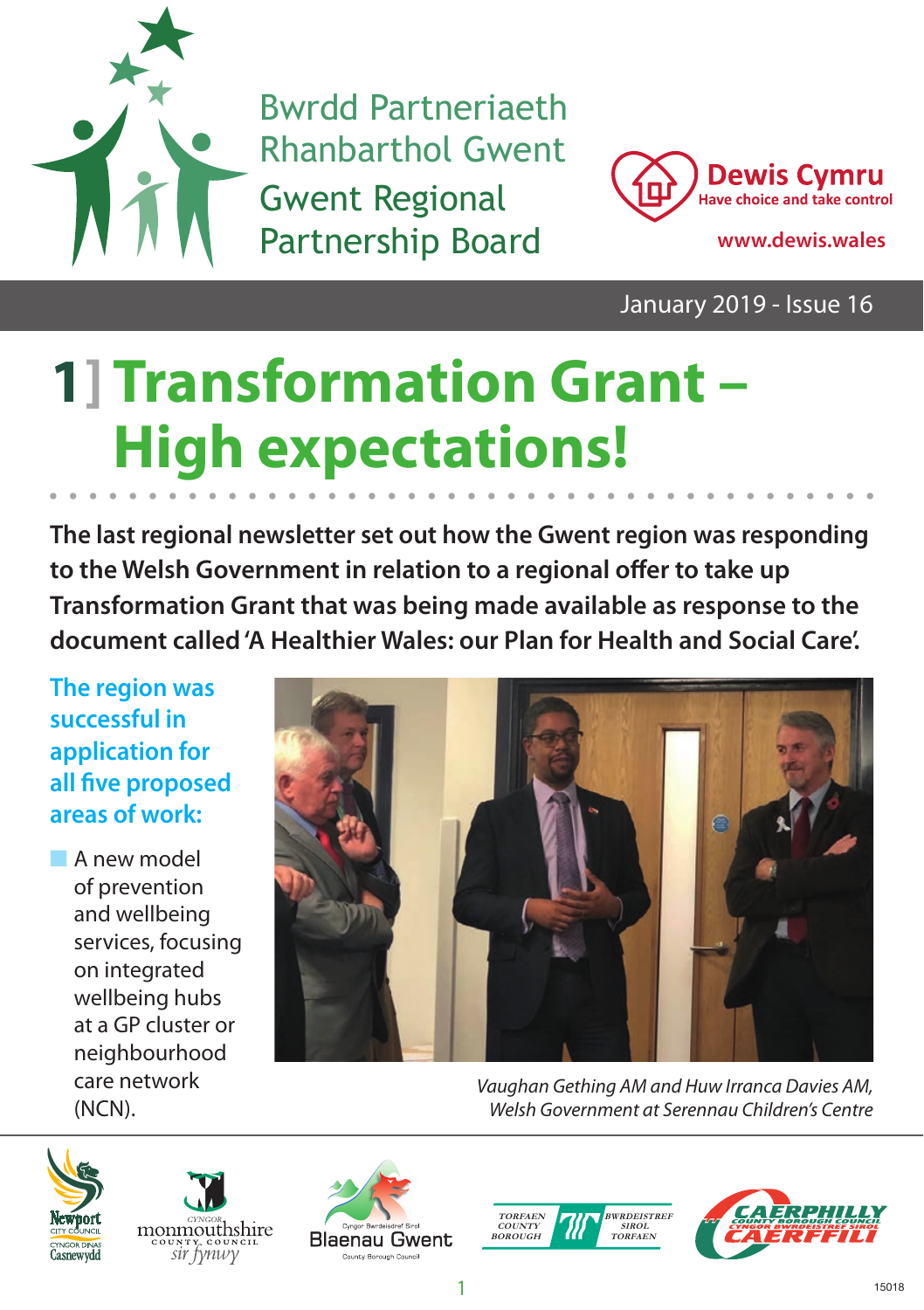- $\blacksquare$  The development of primary and community care at the GP practice level.
- n The development of a pan-Gwent 'Home First': discharge (and admission prevention) service.
- $\blacksquare$  The development of a Gwent wide integrated system of emotional and mental wellbeing for children and young people.
- n A programme to support a Gwent 'wellbeing workforce', across health and social care.

To take this forward the region was awarded £13.4 million over 2 years, with a Ministerial announcement at the Serennau Centre in Newport on 8th November.

Work is now going ahead to start recruitment into some new roles to take forward this work, and to confirm reporting arrangements. It is clear that expectations are high to really make a difference – so there will be close scrutiny to see progress!

For further details, the lead officer is Emily Warren - Head of Planning (Partnerships) at ABUHB -  $\boxtimes$  e-mail: Emily.Warren2@wales.nhs.uk

### **2] Home First** - A part of the regional transformation approach

**As mentioned above, one of the**  five transformation areas of work is **the Home First service, to reduce hospital admissions and also make sure people don't stay in hospital any longer than they need.** 

The service started at Nevill Hall Hospital in October and in the Royal Gwent Hospital in November. It runs seven days a week, currently from 8.30am to 5.00pm (although this may be extended based on evidence of need to 8.00pm).

The aim is that the 'what matters to you' approach is taken, with assessors based at the hospital working across organisational boundaries, being

readily identifiable through wearing canary yellow polo shirts. Assessors look to assess someone within 1 hour of referral and discharge within 4 hours.

For the period from start on 5th October (at Nevill Hall) to week of 18th November, there were 123 referrals of which 83 were fit for discharge and 60 were actually discharged.

Carer and citizen feedback has been positive and more work is being done to raise the profile of this new service. For more information, contact Mel Laidler of ABUHB at:  $\boxtimes$  e-mail: Melanie.Laidler@wales.nhs.uk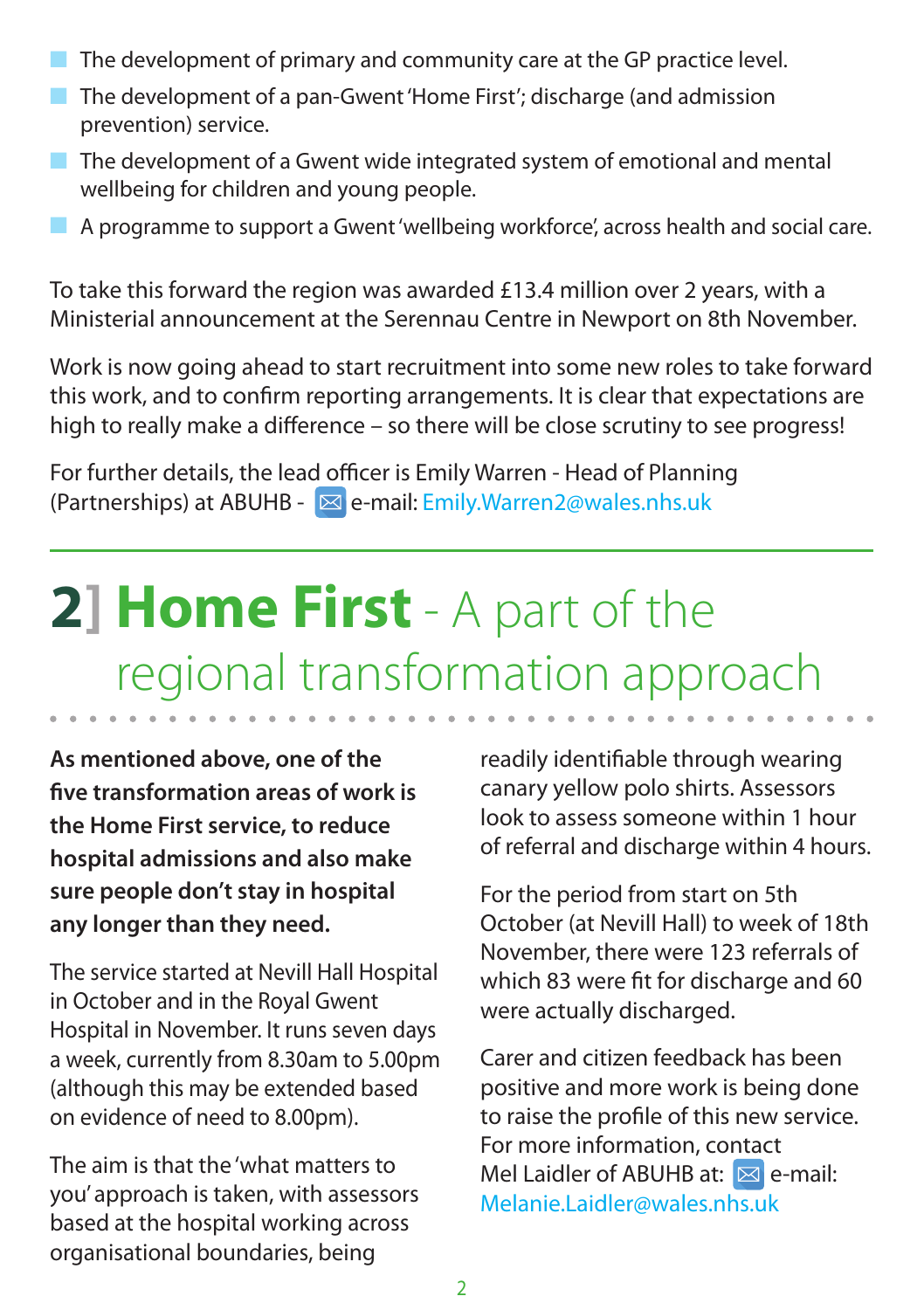## **3] Billy the Super Hero** - Inspiring children to work in care

**Recruiting the care and support workers of the future has been recognised as a regional priority for the Regional Partnership Board, and a great initiative has been taken forward in the region.**

Pupils from a Torfaen primary school have helped produce a book aimed at inspiring children to become the health and social care workers of the future. Blenheim Road Community Primary School pupils have worked with the Gwent Regional Partnership, Aneurin Bevan Health Board and Petra Publishing to produce the book, Billy the Superhero. The story was developed by Year 6 pupils with support from storyteller, Mike Church from Petra publishing company.

Billy is a young boy who loves superheroes and is inspired to become a doctor after seeing the way health and social care professionals cared for his Nan.



As part of the project, professionals from the health and social care sector (nurse, occupational therapists and a home carer) visited the pupils to talk about their roles and help inspire the children and the story.



Tanya Strange, Associate Director of Nursing at Aneurin Bevan University Health Board, said: "In 2017, an inquiry into loneliness and isolation recognised the benefits of intergenerational contact. Over the past year, the Health Board and its partners in Gwent have worked together to increase intergenerational activity through an agreed strategy, which was launched in December 2018."

"Children exposed to experiential learning are now expressing a wish to work in the caring sector. This book hopes to introduce the topic of health and social care to children, encourage them to reach their potential and spark their interest in pursuing careers in the NHS."

Through Billy's story, the book introduces the topic of health and social care to children with the aim of sparking an interest in it as a rewarding career. The book will be made available to every primary school, library and GP practice in Gwent.

If you can help through any links with schools or GP practices then please do get in touch – through Chris Hooper **E** e-mail: chris.hooper@torfaen.gov.uk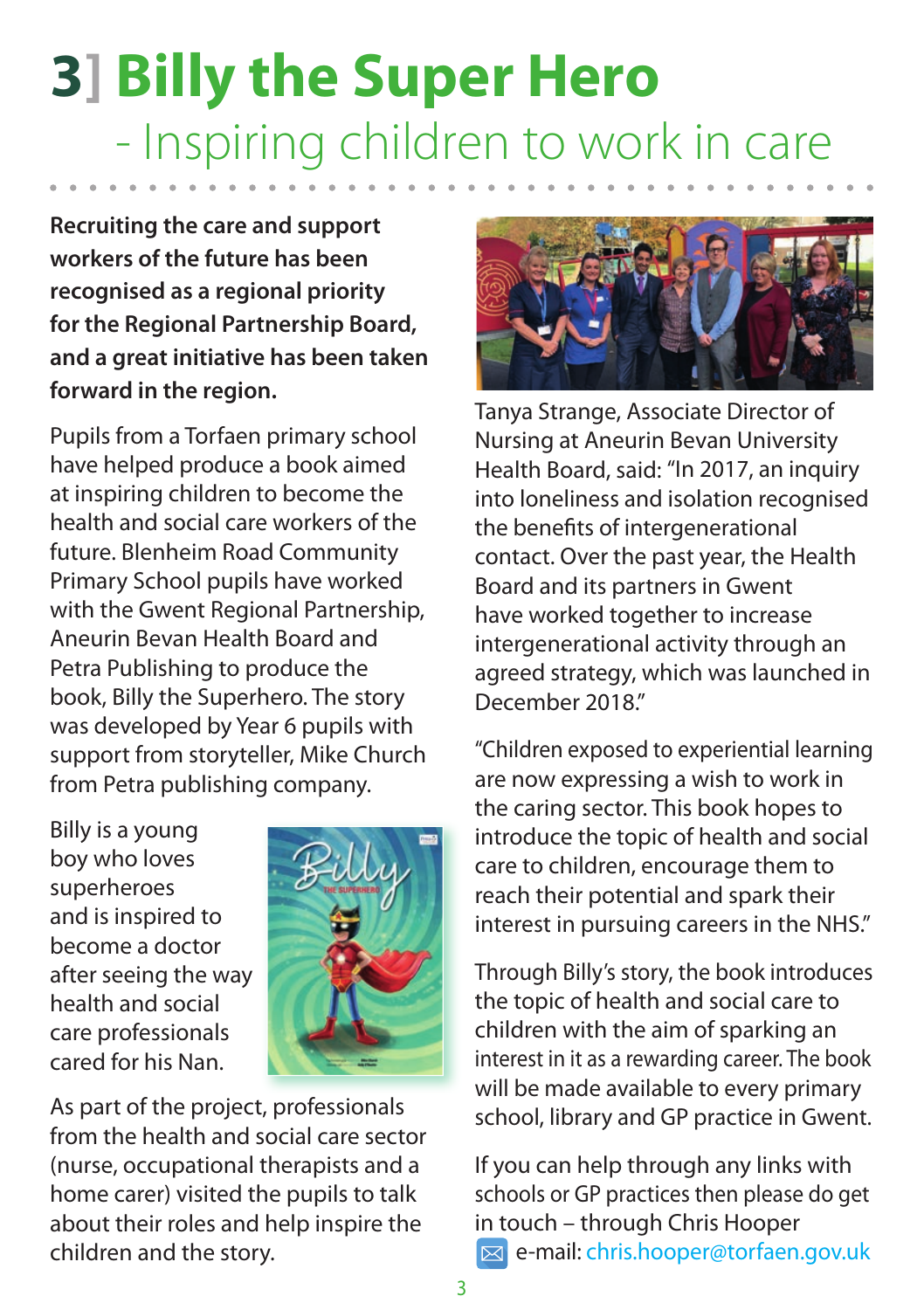## **4] Regional Carers Event**

**Informal carers play a vital role in caring for their relatives and friends, but often may be unaware of what help or information may be out there to support them in roles that they may not even recognise as being 'carers'.** 

To help raise awareness, and to recognise the great work that carers do, a regional carers event was held at the Riverfront Theatre on 22nd November. This was timed to coincide with the National 'Carers Rights' week and saw a steady flow of people – of all ages – visit a range of stands from support organisations as well as the chance for some massage and manicure sessions kindly provided by students from Coleg Gwent. Some sixty plus came along, from ages 25 to 80.

#### Organisations in attendance included:

Carers Wales, ABUHB Carers Partnership, Care & Repair, Citizen's Advice Bureau, My Mates, Gwent Drug & Alcohol Service – overall some 14 groups and organisations. There were also 'drop in' sessions covering Advocacy support, applying for Disabled Facilities Grants, becoming a Dementia Friend, and Mindfulness.

The event was very well received and was perhaps summed up by the feedback from one carer:

*"I have learnt more today than I ever have about caring. Great event and look forward to future events."*

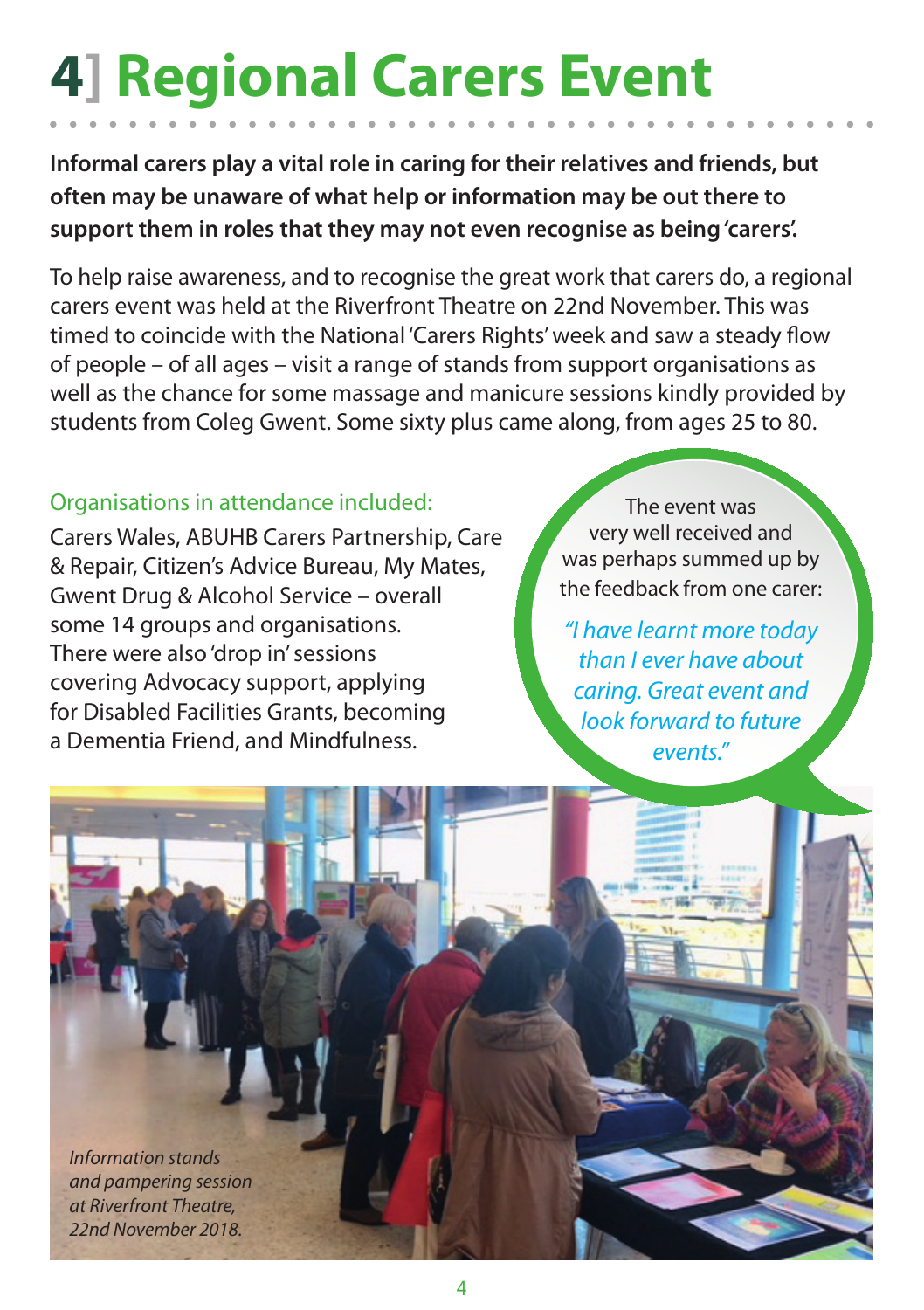### **5] Regional recruitment and retention events**

**A programme of regional recruitment events is continuing, following on from** 

**the Expo in July 2018, and an event at Caerphilly Library on Wednesday 24th October.** 

The next event is in Blaenau Gwent on 29th January, and as before there will be stands from a variety of care providers who are actively recruiting.

If you know of organisations that are looking to recruit staff in health and social care then do let us know, as we can look to put the word out across the region.

If you are interested in hosting a recruitment event, then we would like to hear from you. More details from:  $\boxed{\boxtimes}$  e-mail: Chris Hooper: chris.hooper@torfaen.gov.uk

#### **Become a part of our** well-being work force!



### **6] Keeping in touch** - opportunities in Health and Social Care



**Just a reminder of the regional Facebook page to highlight information as to job opportunities in health and social care.**

#### **The link is: https://bit.ly/2kQlct7**

Please take the opportunity to follow and like the page and if you wish for us to signpost vacancies or share positive news and stories about work you have completed then please either message through Facebook or  $\boxtimes$  e-mail: Chris Hooper – chris.hooper@torfaen.gov.uk directly.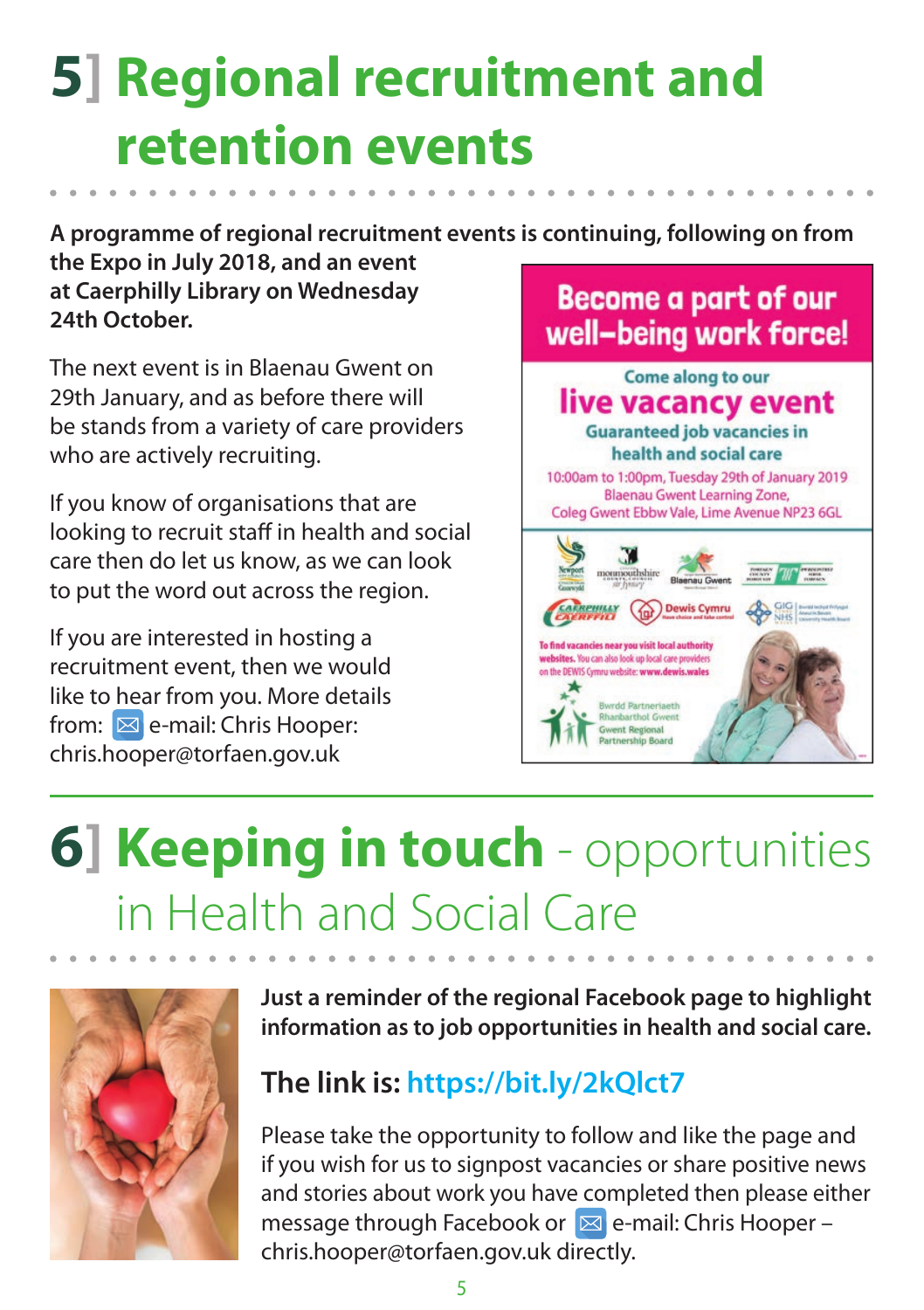#### **7] Integrated Care Fund** - More money to Gwent

**Previous regional newsletters have mentioned the Integrated Care Fund (ICF) and some of the projects have been highlighted. In this newsletter it may be helpful to highlight how ICF has developed, how it breaks down, and importantly – the time frames to submit new proposals or suggestions.**

During 2018-19 the Integrated Care Fund has significantly grown to become 3 substantive and defined funding streams; ICF Revenue, ICF Dementia Revenue and ICF Capital.

Welsh Government then announced new elements of funding in late 2018, with a new allocation of £15m across Wales targeted to early intervention and support to children and their families, plus additional £10million towards older people and £5million (both Wales wide) to those with learning disabilities, children with complex needs and carers.

#### **Correspondence from them in mid-December 2018 confirmed revenue funding allocations for 2019-20 for the Gwent region as:**

| Defined area of support                                                   | <b>Allocation (Em)</b> |  |  |
|---------------------------------------------------------------------------|------------------------|--|--|
| Older people with complex needs, including dementia                       | 7.162                  |  |  |
| People with learning disabilities, children with complex needs and carers | 3.826                  |  |  |
| Early intervention and support to children & their families               | 2.870                  |  |  |
| <b>Integrated Autism Service</b>                                          | 0.458                  |  |  |
| Dementia funding (held centrally by WG)                                   | 1.722                  |  |  |
| <b>Total</b>                                                              | 16.038                 |  |  |

**Regions are required to take forward a thorough evaluation of projects to ensure that key lessons can be learned and shared, and that successful models can be enhanced, accelerated and/or maintained.**

#### **Evaluation will be required to look at four key areas:**

- **Impact** What difference has a project made?
- **Process** How has integration, co-production and social value been met?
- **Economic** What are the cost benefits/costs avoided?
- **Qualitative** What are the experiences of users, staff and communities?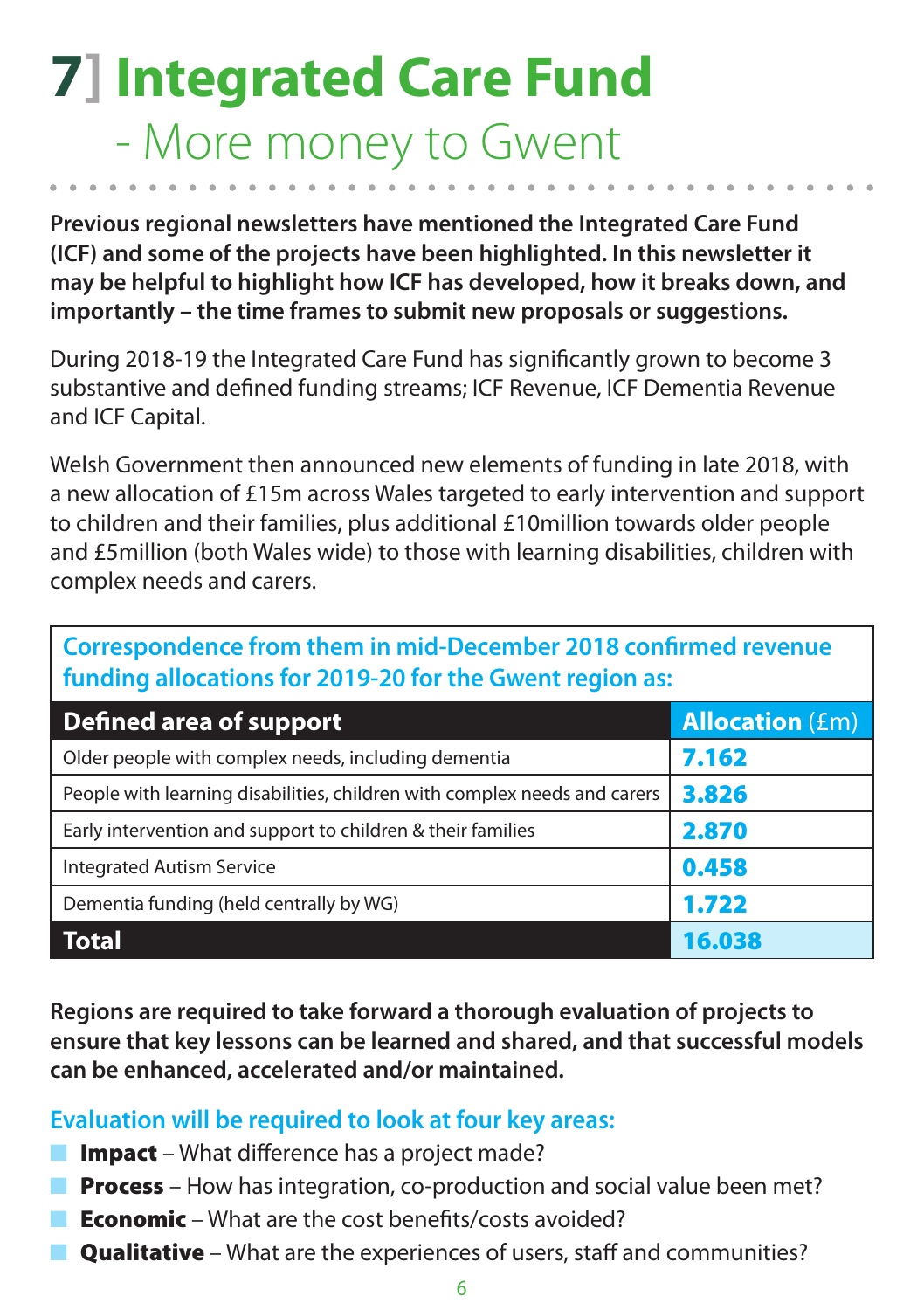There is also ICF capital allocation to the region, on a three year basis. This is divided into 'Main Capital Schemes' (over £100,000 and potentially over more than one year) and 'Discretionary Capital Programme' (under £100,000 and to be just in one year).

| The Gwent allocations are as follows: |                                         |                                             |              |  |  |  |
|---------------------------------------|-----------------------------------------|---------------------------------------------|--------------|--|--|--|
| <b>YEAR</b>                           | <b>Main capital</b><br>(75% or greater) | <b>Discretionary capital</b><br>(up to 25%) | <b>Total</b> |  |  |  |
| 2018-19                               | £4,168,500                              | £1,389,500                                  | £5,558,000   |  |  |  |
| 2019-20                               | £4,863,000                              | £1,621,000                                  | £6,484,000   |  |  |  |
| 2020-21                               | £5,557,500                              | £1,852,500                                  | £7,410,000   |  |  |  |

There is a clear process in the region, for proposals and suggestions to go to one or other of the five integrated strategic partnerships to gain approval, confirming t to strategic priorities. These are then considered and prioritised by the RPB, for final approval. The revised planning cycle is set out below:

| <b>DRAFT Revised Business Cycle 2018-19</b>                                       | <b>NOV</b> | <b>DEC</b> | <b>JAN</b> | <b>FEB</b> | MAR            |
|-----------------------------------------------------------------------------------|------------|------------|------------|------------|----------------|
| 2018-19 slippage schemes confirmed                                                | 30th RLG   |            |            |            |                |
| 2019-20 Indicative Budget Plans                                                   | 30th RLG   |            |            |            |                |
| Development of ICF Capital strategic needs                                        |            |            |            |            |                |
| 2019-20 ICF Funding confirmed by WG                                               |            |            |            |            |                |
| Development of proposals against strategic priorities                             |            |            |            |            |                |
| Consideration and Prioritisation of proposals by<br><b>Strategic Partnerships</b> |            |            |            |            |                |
| RPB consider supported schemes and investment<br>plans, including reserve schemes |            |            |            |            | <b>7th RPB</b> |
| Submission of confirmed investment plans to<br>Welsh Government                   |            |            |            |            |                |

The aim therefore is that organisations know if funding has been approved before the start of the financial year, so as to be able to take forward planning and any recruitment needed.

For further information on the ICF funding streams or process, then contact the ICF Programme Manager, Roxanne Green, at Roxanne.Green@wales.nhs.uk